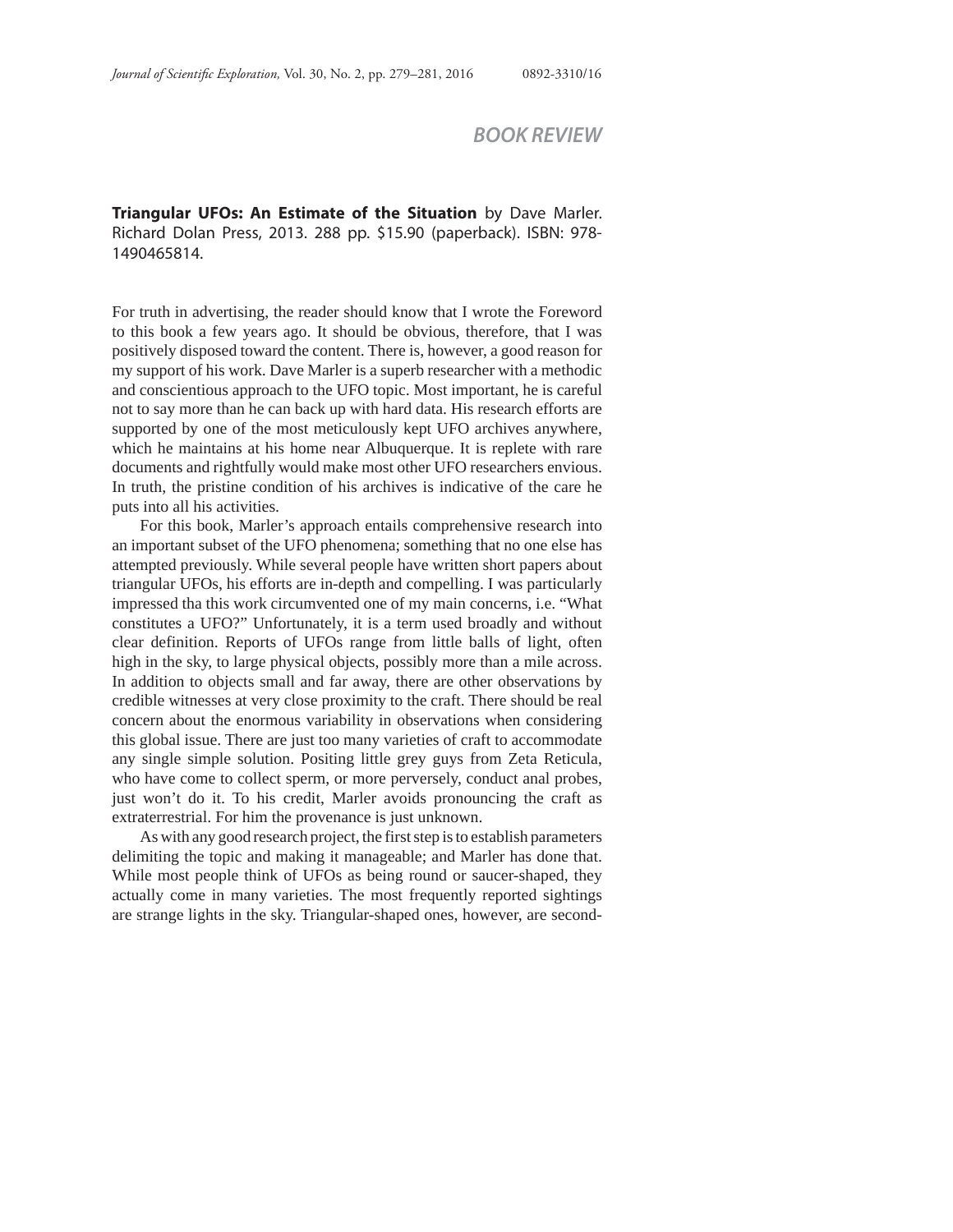

highest when all reports are categorized by shape, even more than disks.

This book provides the first extensive examination devoted exclusively to those reports of large triangular-shaped UFOs. Employing exacting data analysis, the author conclusively eliminates the most popular conspiracy theory about their origin—that they are products of secret research of the U.S. government. Of course not all sightings are denounced. However, since the observations of triangular-shaped UFOs began before the Wright Bothers' famous venture at Kitty Hawk, North Carolina, government development of those craft can be categorically eliminated. Specifically,

he puts the nail in the coffin with the discovery that large triangular UFO reports occurred as early as 1882. That was more than two decades before the first powered flight in 1903. Obviously, those observations put triangular UFOs far beyond the technological grasp of any human source.

Regarding more recent sightings of triangular UFOs, conspiracy theorists still repeatedly take the position of secret government research. It matters not that such a conclusion defies both facts and logic. While the government does develop advanced aircraft in secret, it does not conduct test flights of well-illuminated prototypes near major metropolitan areas. Yet, that is where many of the large triangular UFOs have been observed. Marler explores many of these easily observed sightings in great detail.

As an example, Marler cites a notorious incident that took place in the early morning hours of January 5, 2000. The case is important as there are multiple highly credible witnesses, including law enforcement officers from four different police departments. They described a brightly illuminated object, at relatively low altitude, moving at slow speeds. Such an open display hardly sounds like a secret project. The flight characteristics are important to note. After quietly traversing many miles across the rural areas of southern Illinois, the unidentified craft turned to the northeast, and then rapidly accelerating shot off at speeds estimated to be more than 12,000 mph. Interestingly, no sonic boom was heard, despite the fact that the UFO obviously broke the sound barrier. Noteworthy is that this UFO came within a few miles of Scott Air Force Base, home of the Air Mobility Command, yet did not cause alarm at the field.